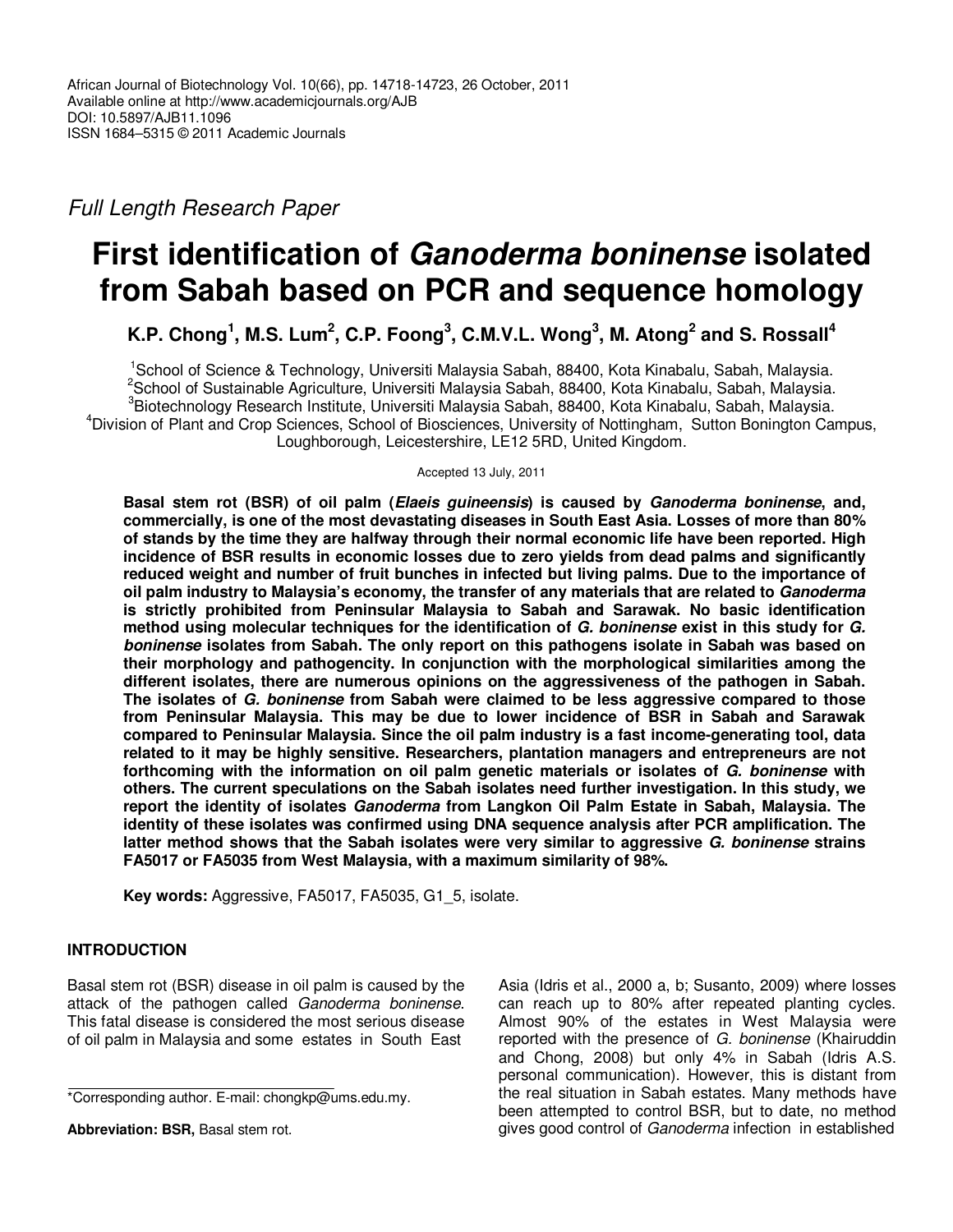plantations and some have technical limitations in application. In Malaysia, the pathogen attacking oil palm was originally identified as G. lucidum (Thompson, 1931), however, after decades of research of the general consensus, it now appears to be that G. boninense is the main species pathogenic to the oil palm, especially in South East Asia (Moncalvo, 2000). In vitro studies on the morphological characteristics of G. boninense by Idris et al. (2000a) found the colonies of G. boninense were white in colour on the surface and the reverse was darkened (pigmented). Cultures of G. boninense had an undulating surface in the darkened regions. The first indication of basidiomata formation was the appearance of a white mycelium after one to three weeks of incubation on rubber wood blocks, which then developed into a small, white, button-like structure. The apical end began expanding rapidly giving rise to bracket-like structures which were generally white when first formed, but as their length and width increased rapidly, the upper surface developed various yellowish-brown colour with concentric zonations (Idris, 2009). Until today, although, several methods based on biochemistry approach were used to detect Ganoderma infection, for example, using Ganoderma selective medium (GSM) or molecular DNA based technique such as polymerase chain reaction (PCR) amplification (Idris et al., 2003; Kandan et al., 2009; Latifah et al., 2002; Miller et al., 2000), the arguments on the difference of disease intensity due to aggressiveness of pathogen isolates between Peninsular Malaysia and Sabah remained unclear. To date, there is no report on molecular identification of G. boninense isolates from Sabah. The only report on Sabah isolates was merely based on their morphology and pathogenicity (Idris et al., 2001). Due to the importance of oil palm industry to Malaysia's economy, the transfer of any materials that are related to *Ganoderma* is strictly prohibited from Peninsular Malaysia to Sabah and Sarawak. In conjunction with the morphological simi-larities among the different isolates, there are numerous opinions on the aggressiveness of the pathogen in Sabah. The isolates of G. boninense from Sabah were claimed to be less aggressive compared to those from Peninsular Malaysia. This study is the first report on the molecular identity of Ganoderma isolates from Langkon Oil Palm Estate of Sabah, one of the prominent areas of G. boninense attack in Sabah.

# **MATERIALS AND METHODS**

#### **Fungal isolates and growth**

Isolate of G. boninense was obtained from basidiocarp at the base of diseased oil palms from Langkon Estate, Sabah, Malaysia. Internal tissues of fruiting bodies were excised and cultured on Ganoderma selective medium (GSM). The medium was prepared as described by Ariffin and Idris (1992) in two parts. Part A com-

prised of bacto peptone (Difco) 5.0 g, agar extra pure powder (QRëC) 20.0 g, MgSO<sub>4</sub>.7H<sub>2</sub>O (Merck) 0.25 g, K<sub>2</sub>HPO<sub>4</sub> (QRëC) 0.5 g and distilled water pH 5.5 900 ml. Part B consisted of streptomycin sulphate (Sigma) 300 mg, chloramphenicol (Sigma) 100 mg, pentachloronitrobenzene (PCNB) pure (Aldrich) 285 mg, Ridomil (25% WP) 130 mg, Benlate T20 150 mg, ethanol 95% (Sigma) 20 ml, lactic acid (Sigma) 50% 2 ml, tannic acid (R and M Chemicals) 1.25 g and distilled water pH 5.5 80 ml. Part A was stirred on a hot plate at 100°C until dissolved before being autoclaved for 15 min. Part B was stirred for about 2 h at room temperature. Later, Part B was added to Part A when the autoclaved medium has cooled down to 45 to 50°C. GSM provides a useful tool for isolating Ganoderma, free from other contaminants. The content of fungicides and antibiotics is optimal to control growth of bacteria and other contaminating fungi, while allowing Ganoderma to thrive. The fungi which successfully grew on the GSM after 5 days were isolated, transferred and maintained in potato dextrose broth (PDB) at 25°C.

# **DNA extraction**

DNA was isolated using the modified mini protocol for purification of total DNA from plant tissues by Qiagen. Approximately, 100 mg of G. boninense mycelium, originally grown in PDB, was harvested and homogenized using a bead and vortex at 1000 rpm for 4 to 5 min to disrupt the tissues. Buffer AP 1 (400 µl) and 4 µl of RNase A stock solution (100 mg m $I^{-1}$ ) were added to a maximum of 100 mg (wet weight). The disrupted fungal tissues were again vortexed vigorously. The mixture was incubated for 30 min at 65°C and mixed two to three times during the incubation by inverting the tube. This step lyses the cells. Buffer AP2 (130 µL) was added to the lysate, mixed and incubated for 5 min on ice. This step precipitates detergent, proteins and polysaccharides. The lysate was centrifuged for 5 min at 13,000  $\times$  g and lysate was then pipetted into the QIAshredder Mini spin column (lilac) placed in a 2 ml collection tube and centrifuged at  $13,000 \times g$ . The flow-through fraction from previous step was transferred into a new tube without disturbing the cell-debris pellet. Volumes (1.5 ml) of buffer AP3/E were added to the cleared lysate and mixed with a Gilson pipette. An aliquot of 650  $\mu$  of the mixture from the previous step, including any precipitate formed, was then pipetted into the DNeasy Mini spin column placed in a 2 ml collection tube. The tube was centrifuged for 1 min at 6000 x g and the flow-through was discarded. The collection tube was used for the next step. The previous step was repeated with the remaining sample and flow through and collection tube was discarded. The DNeasy Mini spin column was placed into a new 2 ml collection tube and mixed with 500 µl Buffer AW and centrifuged for 1 min at 6000  $\times$  g. The flow through was discarded and the collection tube was reused for the next step. Buffer AW (500 µl) was added to the DNeasy Mini spin column and centrifuged for 2 min at 13,000  $\times$  g to dry the membrane and finally the DNeasy Mini spin column was transferred to a 1.5 ml microcentrifuge tube and 50 µl of Buffer AE was pipetted onto the DNeasy membrane and incubated for 10 min at room temperature (25°C) and then centrifuged for 1 min at 6000  $\times$  g to elute.

### **Quantification of DNA concentration**

DNA concentration was quantified using a NanoVue™ UV/Visible absorbance spectrophotometer at 260 nm (GE Healthcare). The absorbance recorded was 0.235 with a concentration of DNA 5.8 ng  $\mu$ l $^{-1}$ .

Concentration =  $Abs260 \times Factor$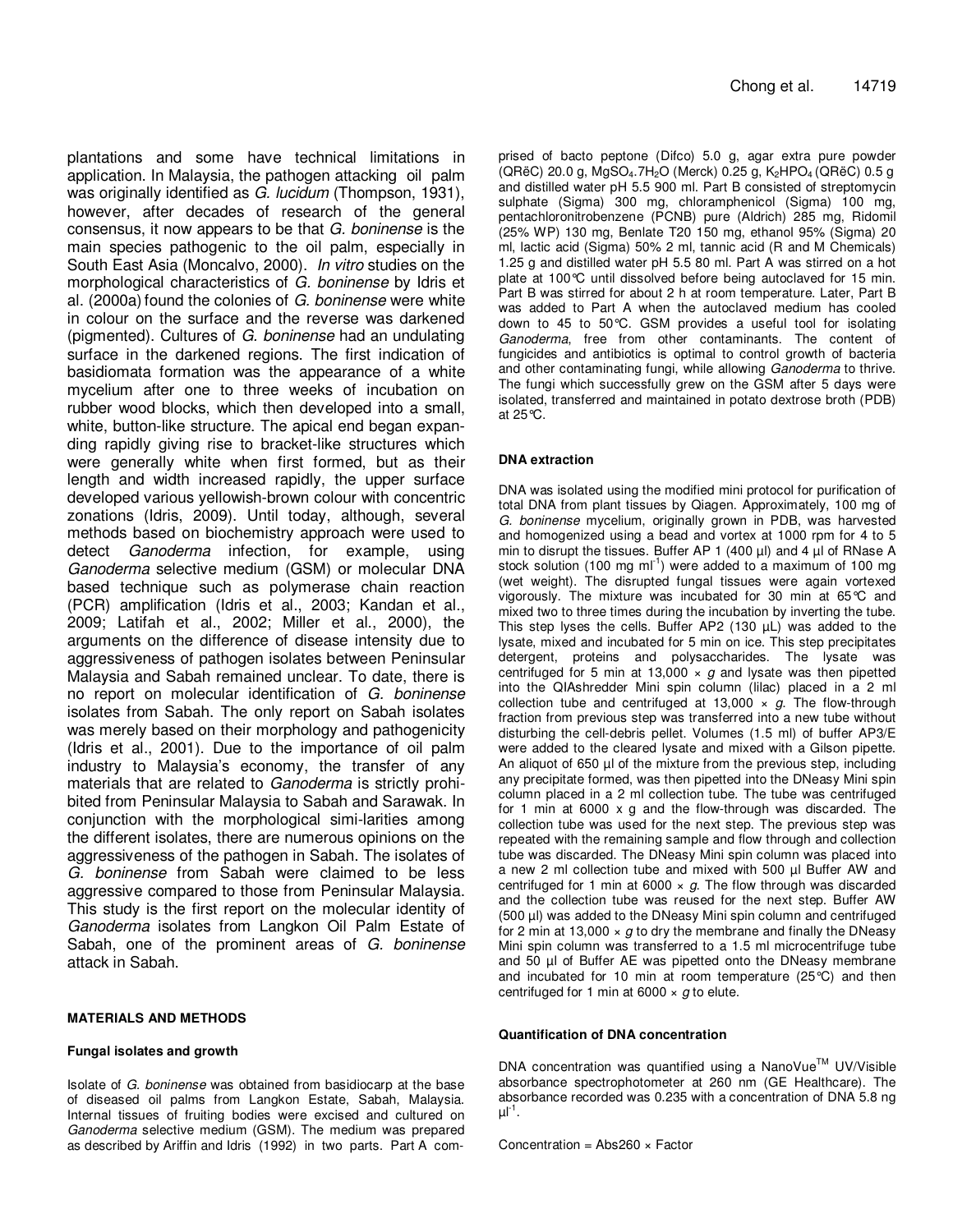NanoVue will default to factors 50 for double stranded DNA, 40 for RNA and 33 for single stranded DNA and oligonucleotides.

### **Purity of DNA based on ratio A260/A280**

Purity of the DNA was calculated based on the 260/280 nm absorbance ratio. This ratio gives an indication of purity; however, it is only an indication and not a definitive assessment. Pure DNA and RNA preparations have expected ratios of 1.7 to 1.9 and  $\geq$  2.0. The purity ratio obtained was 1.917.

#### **PCR amplification of fungal ITS 1 and ITS 2 regions and the 5.8S gene**

PCR amplification of the fungal DNA was done on ITS 1 and ITS 2 regions and the 5.8S gene using primers ITS1 and ITS4. TAE agarose 1.5% (w/v) was used for the agarose gel electrophoresis with 70 V for 40 min with a size of PCR amplicon approximately 650 bp. The concentration of PCR reagents were 1× PCR buffer, 1.5 mM MgCl<sub>2</sub>, 200 μM dNTPs, 0.4 μM forward and reverse primers, one unit of Taq polymerase (GoTaq Flexi DNA polymerase, Promega) and 18 ng of DNA template.

#### **Primer sequences**

The primer sequences used were ITS1: 5'- TCC GTA GGT GAA CCT GCG G -3' and ITS4: 5'- TCC GCT TAT TGA TAT GC -3' with a PCR protocol as described by Latifah et al. (2002). The initial denaturation was set at 95°C for 5 min, followed by 35 cycles of denaturation at 95°C for 1 min, annealing at 53°C for 40 s, and extension at 72°C for 50 s. The final extension was set to 72°C for 10 min.

# **PCR product purification (modification)**

Before proceeding to cloning, the PCR product was purified using QIAquick PCR Purification Kit (Qiagen) according to the manual. PCR product (20 µl) was added to 100 µl of Buffer PB and later transferred to QIAquick spin column, centrifuged at  $13,000 \times q$  for 1 min. The flow through was discarded and added to 750 µl Buffer PE and centrifuged at 13,000  $\times$  g for 1 min. The flow through was discarded again and the empty column was spun at 13,000 x g for one min. Finally, 15 µl of Buffer EB was added to the empty column and left to stand vertically for 10 min before being centrifuged at 13,000  $\times$  q for 2 min.

#### **Cloning**

The purified PCR product was ligated with pJET1.2/blunt vector as described in manual from CloneJET PCR Cloning Kit (Fermentas).

# **Blunting reaction**

The blunting reaction was started by the addition of 10  $\mu$ l 2 $\times$ reaction buffers with 5 µl of nuclease-free water and 2 µl of purified PCR product together with 1 µl of DNA blunting enzyme to make up a final volume of 18 µl. The combination of them was incubated at 70 ℃ for five min and chilled briefly on ice.

# **Ligation**

For ligation, 1 µl of pJEmT1.2/blunt cloning vector was added

together with 1 µl of T4 DNA ligase to make up a final volume of 20 µl and further incubated at 22 ℃ for 30 min.

#### **Competent cell preparation**

E. coli TOP10 strain (Invitrogen) was picked from a single colony on the agar plate and cultured in LB broth at 37°C with continuous rotation at 200 rpm overnight. Overnight bacterial culture (1 ml) was transferred to 3 ml of LB broth and shaken at 200 rpm for 1 h. After that 1.5 ml of culture was centrifuged at 4 °C at 6,000  $\times$  g for 1 min and the supernatant was discarded. The pellet was washed with ice-cold 50 mM calcium chloride, the washings were discarded. The pellet was then suspended in 1 ml of ice-cold 50 mM calcium chloride and spun at 4°C at 6,000  $\times$  g for 1 min. Finally, the supernatant was discarded and the cells were suspended in 100 µl of ice-cold 50 mM calcium chloride and stood for 20 min on ice.

# **Transformation and plating**

Ligation mixture (5 ml) was added to 50 µl of chemically competent E. coli with gentle mixing and incubated on ice for 5 min. The cells were subjected to heat-shock at 42°C for 40 s without shaking and the tube was immediately transferred to ice for 5 min. After that 50 µl of transformants were plated on Luria-Bertani agar containing 100  $\mu$ g ml<sup>-1</sup> of ampicillin. The plates were incubated at 37 $\degree$ C overnight.

#### **Picking colonies and subculture**

After culturing overnight, colonies were picked randomly using a sterile toothpick, streaked onto a fresh agar medium LBA plate containing 100  $\mu$ g ml<sup>-1</sup> of ampicillin and incubated at 37 $\degree$ C overnight.

# **Plasmid isolation (Miniprep)**

Plasmid isolation was done using GeneJET Plasmid Extraction Kit (Fermentas).

# **DNA sequencing**

The DNA sequencing was done by First BASE Laboratories Sdn Bhd at Selangor, Malaysia.

#### **Sequence analysis**

The sequence obtained from First BASE Laboratories Sdn Bhd was trimmed with BioEdit software and later BLAST searched for closest matches in NCBI GenBank database. Furthermore, a phylogenetic tree was constructed to show the relationships among the homologous microorganisms. The evolutionary history was inferred using the Neighbor-Joining method (Saitou and Nei, 1987). The optimal tree with the sum of branch length was equal to 0.18107685. The percentage of replicate trees in which the associated taxa clustered together in the bootstrap test (1000 replicates) was shown next to the branches (Felsenstein, 1985). The tree was drawn to scale, with branch lengths in the same units as those of the evolutionary distances used to infer the phylogenetic tree. The evolutionary distances were computed using the Maximum Composite Likelihood method (Tamura et al., 2004)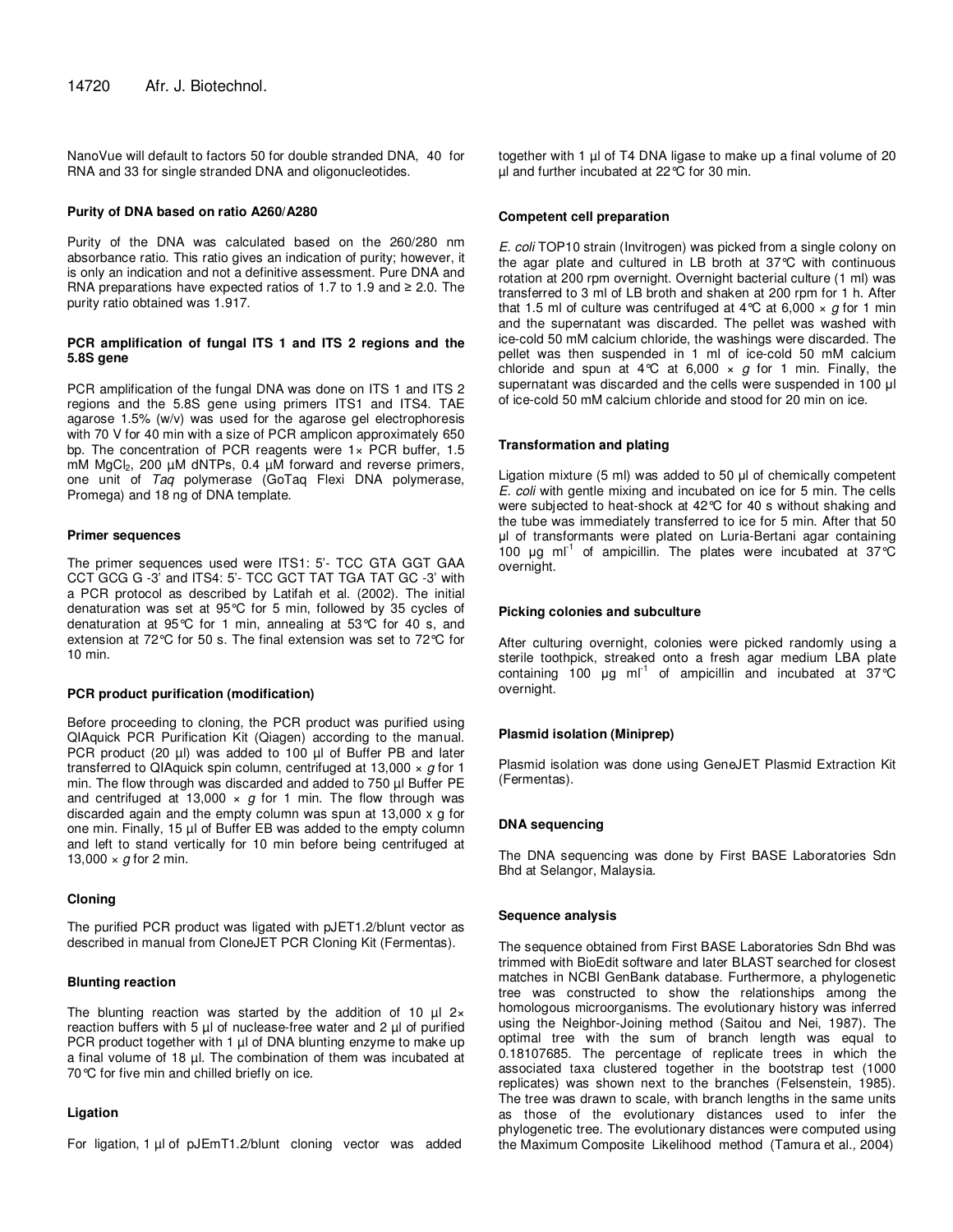Table 1. The most homologous nine microorganisms from NCBI gene bank in comparison to the Langkon estate isolate. Note the G. boninense strain FA5017 and 5035 with maximum identification of 98% to this isolate.

| <b>Accession</b> | <b>Description</b>                                                                                                                                                                                                                                       | <b>Maximum</b><br>score | <b>Total</b><br>score | Query<br>coverage (%) | E Value | <b>Maximum</b><br>indent (%) |
|------------------|----------------------------------------------------------------------------------------------------------------------------------------------------------------------------------------------------------------------------------------------------------|-------------------------|-----------------------|-----------------------|---------|------------------------------|
| EU841913.1       | Ganoderma boninense strain FA5017 18S ribosomal RNA gene, partial sequence;<br>internal transcribed spacer 1, complete sequence; and 5.8S ribosomal RNA gene, partial<br>sequence                                                                        | 506                     | 505                   | 95                    | 6e-140  | 98                           |
| EU701010.1       | Ganoderma boninense strain FA5035 18S ribosomal RNA gene, partial sequence;<br>internal transcribed spacer 1, complete sequence; and 5.8S ribosomal RNA gene, partial<br>sequence                                                                        | 505                     | 505                   | 95                    | 6e-140  | 98                           |
| AJ627585.1       | Ganoderma mastoporum 18S rRNA gene (partial), 5.8S rRNA gene, 26S rRNA gene<br>(partial), ITS1 and ITS2, isolate FRIM 98                                                                                                                                 | 429                     | 429                   | 100                   | 4e-117  | 93                           |
| AY220544.1       | Ganoderma sp. SB-1 internal transcribed spacer 1, partial sequence; 5.8S ribosomal RNA<br>gene, complete sequence; and internal transcribed spacer 2, partial sequence                                                                                   | 422                     | 422                   | 89                    | 6e-115  | 95                           |
| AY569450.1       | Ganoderma cupreum isolate SUT H1 18S ribosomal RNA gene, partial sequence; internal<br>transcribed spacer 1, 5.8S ribosomal RNA gene, and internal transcribed spacer 2,<br>complete sequence; and 25S ribosomal RNA gene, partial sequence              | 422                     | 422                   | 100                   | 6e-115  | 92                           |
| AY593865.1       | Ganoderma japonicum AS5.69 type 2 18S ribosomal RNA gene, partial sequence;<br>internal transcribed spacer 1, 5.8S ribosomal RNA gene, and internal transcribed spacer<br>2, complete sequence; and 28S ribosomal RNA gene, partial sequence             | 420                     | 420                   | 100                   | 2e-114  | 92                           |
| AY593864.1       | Ganoderma japonicum AS5.69 type 1 18S ribosomal RNA gene, partial sequence;<br>internal transcribed spacer 1, 5.8S ribosomal RNA gene, and internal transcribed spacer<br>2, complete sequence; and 28S ribosomal RNA gene, partial sequence             | 414                     | 414                   | 100                   | 1e-112  | 92                           |
| DQ421109.1       | Uncultured soil fungus clone 133-14 18S ribosomal RNA gene, partial sequence; internal<br>transcribed spacer 1, 5.8S ribosomal RNA gene, and internal transcribed spacer 2,<br>complete sequence; and large subunit ribosomal RNA gene, partial sequence | 411                     | 411                   | 100                   | 1e-111  | 92                           |
| AF255093.1       | Ganoderma sp. CBS187.31 internal transcribed spacer 1, partial sequence; 5.8S<br>ribosomal RNA gene, complete sequence; and internal transcribed spacer 2, partial<br>sequence                                                                           | 411                     | 411                   | 100                   | 1e-111  | 92                           |

and are in the units of the number of base substitutions per site. All positions containing gaps and missing data were eliminated from the dataset (Complete deletion option). There were a total of 253 positions in the final dataset. Phylogenetic analyses were conducted in MEGA4 (Tamura et al., 2007).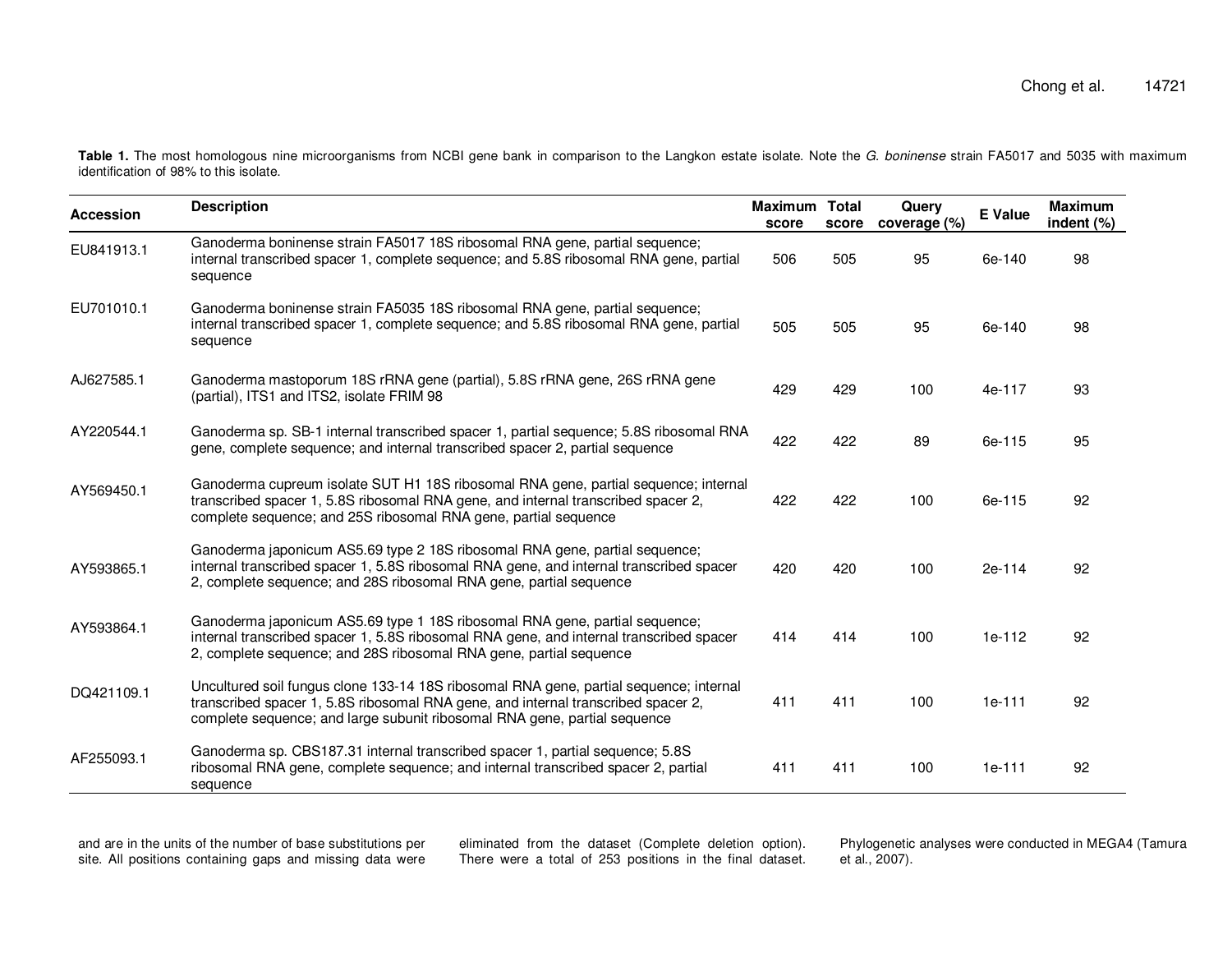

**Figure 1.** Evolutionary relationships of 10 taxa among isolate of G. boninense from Langon estate, Sabah, Malaysia with other nine homologous microorganisms. The evolutionary history was inferred using the Neighbor-Joining method. The optimal tree with the sum of branch length = 0.18107685 is shown. The percentage of replicate trees in which the associated taxa clustered together in the bootstrap test (1000 replicates) is shown next to the branches. The tree is drawn to scale, with branch lengths in the same units as those of the evolutionary distances used to infer the phylogenetic tree. The evolutionary distances were computed using the Maximum Composite Likelihood method and are in the units of the number of base substitutions per site. All positions containing gaps and missing data were eliminated from the dataset (Complete deletion option). There were a total of 253 positions in the final dataset. Phylogenetic analyses were conducted in MEGA4. Note: G1\_5 is the isolate from Langkon, Sabah.

# **RESULTS**

The nine possible microorganisms from the NCBI GenBank database are shown in Table 1. Out of these nine possible microorganisms, G. boninense strain FA5017 and FA5035 gave a maximum identification homology of 98% with isolate from Langkon. Figure 1 shows a phylogenetic tree constructed to show the relationships among the homologous microorganisms.

There was strong evidence that the G1\_5 isolate from the Langkon estate is very similar to G. boninense strains FA5017 and FA5035 (Figure 1). The small differences detected at the 3' end of the sequence may reflect anomalies in the gene bank G. boninense sequences (alignments not presented). Bases 427 to 438 showed variation between the FA5017 and FA5035 isolates, compared to other Ganoderma sequences at these positions. This may reflect sequencing error or primer incorporation for these G. boninense sequences. The sequences of Langkon isolate were divergent with other Ganoderma spp. Therefore, it was concluded that the isolate collected from Langkon estate was G. boninense, it has very high homology to known isolates from Peninsular Malaysia and most probably has similar

aggressiveness as them.

# **DISCUSSION**

In recent years, progress has been made in the early detection and identification of this pathogen through more reliable methods such as enzyme-linked immunosorbent assays (ELISA) (Idris and Rafidah, 2008; Kandan et al., 2009; Utomo and Niepold, 2000) as well as polymerase chain reaction (PCR) based techniques involving certain non-specific Ganoderma primers (Idris et al., 2003; Kandan et al., 2009; Latifah et al., 2002; Miller et al., 2000). Molecular techniques exploiting variations in the ribosomal DNA (rDNA) have been used extensively for systematic and phylogenetic studies of fungal pathogens. Different regions of the rDNA diverged at different rates allowing the regions to be exploited at different taxonomic levels (Bruns et al., 1991; Latifah et al., 2002). Polymerase chain reaction using the ITS1 and ITS4 primers showed that isolates from Langkon Estate produced a PCR fragment of approximately 650 bp. The same fragment size does not necessarily indicate sequence similarity. The sequence was trimmed for a